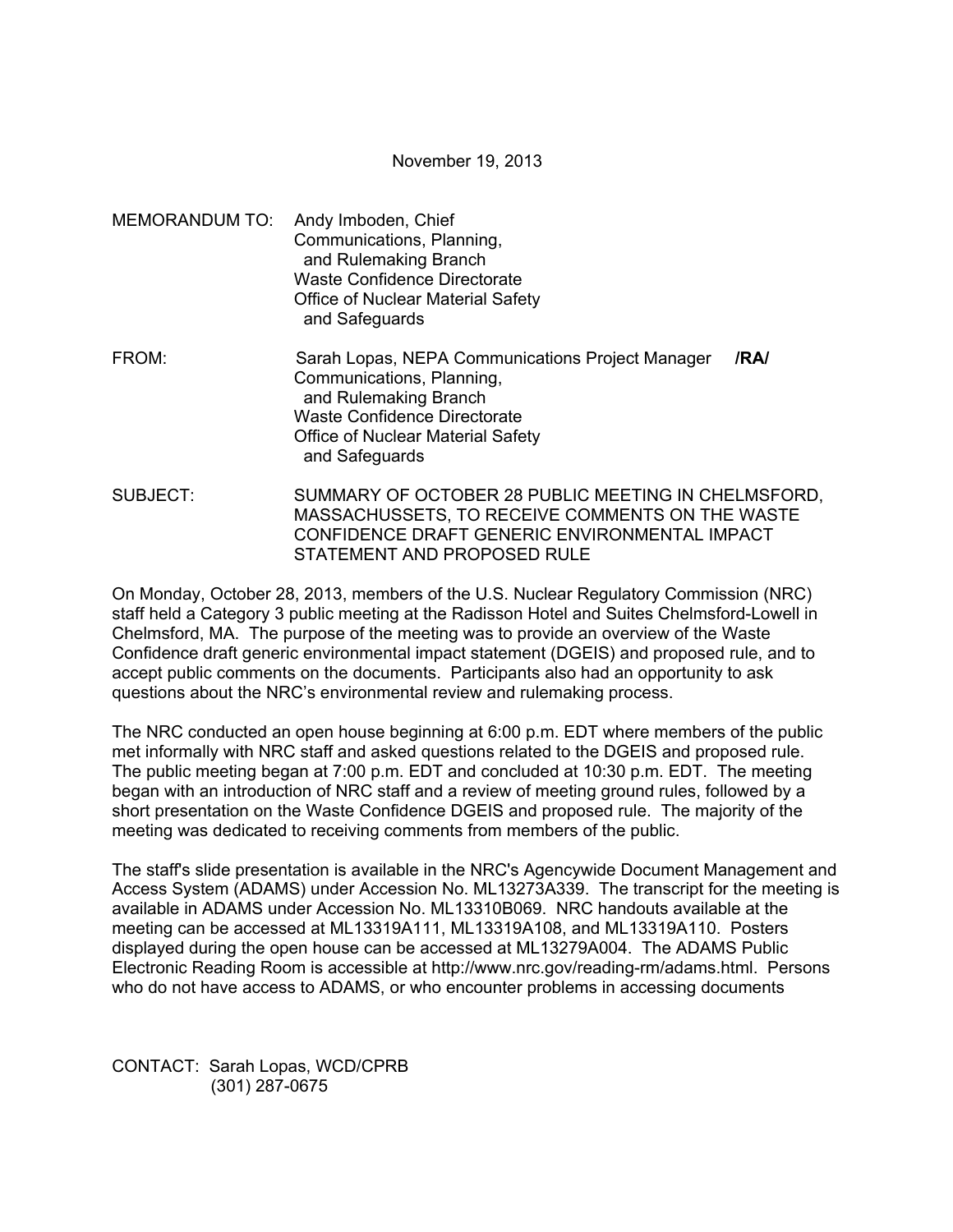located in ADAMS, should contact the NRC's Public Document Room reference staff at 1-800- 397-4209, or via e-mail at pdr@nrc.gov. For convenience, web links to the staff's presentation materials and the meeting transcript are also available on the Waste Confidence Directorate's website at http://www.nrc.gov/waste/spent-fuel-storage/wcd/pub-involve.html.

Approximately 79 people attended the meeting and 37 provided comments. Meeting participants included members of the public, representatives of State and local government from Massachusetts, Maine, New Hampshire, and New York, and members of industry and public advocacy groups. A list of meeting participants is included as Attachment 1.

Questions asked during the question-and-answer period concerned the three deficiencies identified by U.S. Court of Appeals in the 2010 Waste Confidence rulemaking, and the U.S. Environmental Protection Agency's review of the DGEIS. Topics and concerns raised during the public comment portion of the meeting included: support for the no-action alternative and evaluating Waste Confidence on a site-specific basis; support for continuing the NRC's current halt on licensing and relicensing; support for phasing out nuclear power and replacing that generation with renewable energy; general opposition to nuclear power; opposition to the term "Waste Confidence"; support for expedited transfer of spent fuel from fuel pools to hardened onsite storage (HOSS); concerns regarding spent fuel pool density and spent fuel pool accidents caused by earthquakes and tsunamis, similar to Fukushima; concerns about the safety of storing spent nuclear fuel, including potential impacts from climate change, natural events like flooding, and terrorism; critique of the NRC's analysis of risks from spent fuel pool fires; opposition to transporting spent nuclear fuel; the financial cost of decommissioning; health effects of radiation; concerns about local plants including Pilgrim, Seabrook, and Vermont Yankee; and support for the Waste Confidence rulemaking, the safe storage of spent nuclear fuel, and a permanent geologic repository.

Enclosure: Meeting Attendees List cc: See next page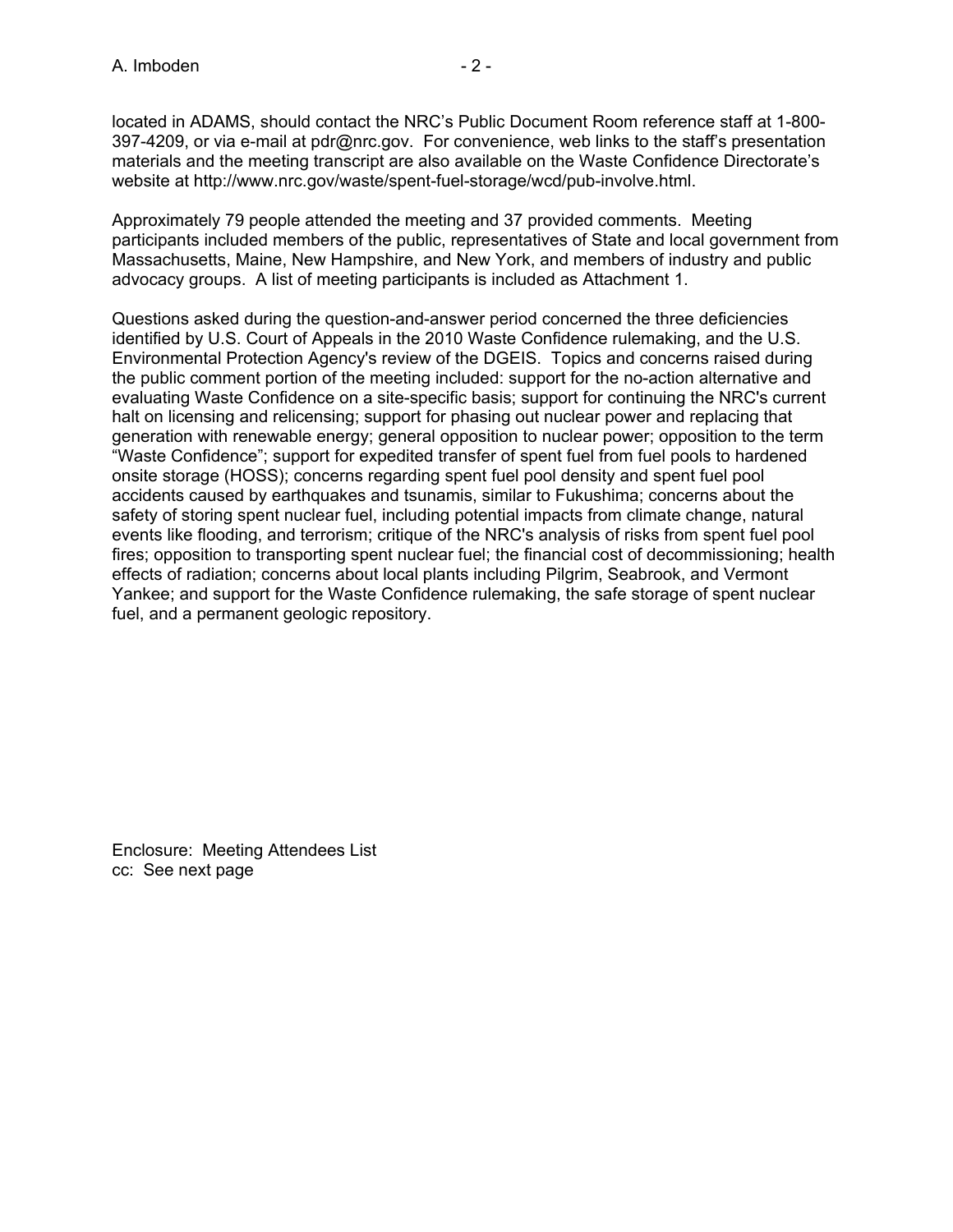located in ADAMS, should contact the NRC's Public Document Room reference staff at 1-800- 397-4209, or via e-mail at pdr@nrc.gov. For convenience, web links to the staff's presentation materials and the meeting transcript are also available on the Waste Confidence Directorate's website at http://www.nrc.gov/waste/spent-fuel-storage/wcd/pub-involve.html.

Approximately 79 people attended the meeting and 37 provided comments. Meeting participants included members of the public, representatives of State and local government from Massachusetts, Maine, New Hampshire, and New York, and members of industry and public advocacy groups. A list of meeting participants is included as Attachment 1.

Questions asked during the question-and-answer period concerned the three deficiencies identified by U.S. Court of Appeals in the 2010 Waste Confidence rulemaking, and the U.S. Environmental Protection Agency's review of the DGEIS. Topics and concerns raised during the public comment portion of the meeting included: support for the no-action alternative and evaluating Waste Confidence on a site-specific basis; support for continuing the NRC's current halt on licensing and relicensing; support for phasing out nuclear power and replacing that generation with renewable energy; general opposition to nuclear power; opposition to the term "Waste Confidence"; support for expedited transfer of spent fuel from fuel pools to hardened onsite storage (HOSS); concerns regarding spent fuel pool density and spent fuel pool accidents caused by earthquakes and tsunamis, similar to Fukushima; concerns about the safety of storing spent nuclear fuel, including potential impacts from climate change, natural events like flooding, and terrorism; critique of the NRC's analysis of risks from spent fuel pool fires; opposition to transporting spent nuclear fuel; the financial cost of decommissioning; health effects of radiation; concerns about local plants including Pilgrim, Seabrook, and Vermont Yankee; and support for the Waste Confidence rulemaking, the safe storage of spent nuclear fuel, and a permanent geologic repository.

Enclosure: Meeting Attendees List

DISTRIBUTION: PUBLIC NMSS\_WCD\_Distribution TCampbell (OGC) LLondon (OGC) Miriam Juckett (mjuckett@swri.org)

## ADAMS Accession No.: **ML13323B497**

| <b>OFFICE</b> | <b>PM: NMSS/WCD/CPRB</b> | <b>OGC</b>                 | <b>BC: NMSS/WCD/CPRB</b> |
|---------------|--------------------------|----------------------------|--------------------------|
| <b>NAME</b>   | <b>SLopas</b>            | TCampbell <sup>(NLO)</sup> | MHorn for Almboden       |
| <b>DATE</b>   | 11/19/13                 | 11/19/13                   | 11/19/13                 |

## **OFFICIAL RECORD COPY**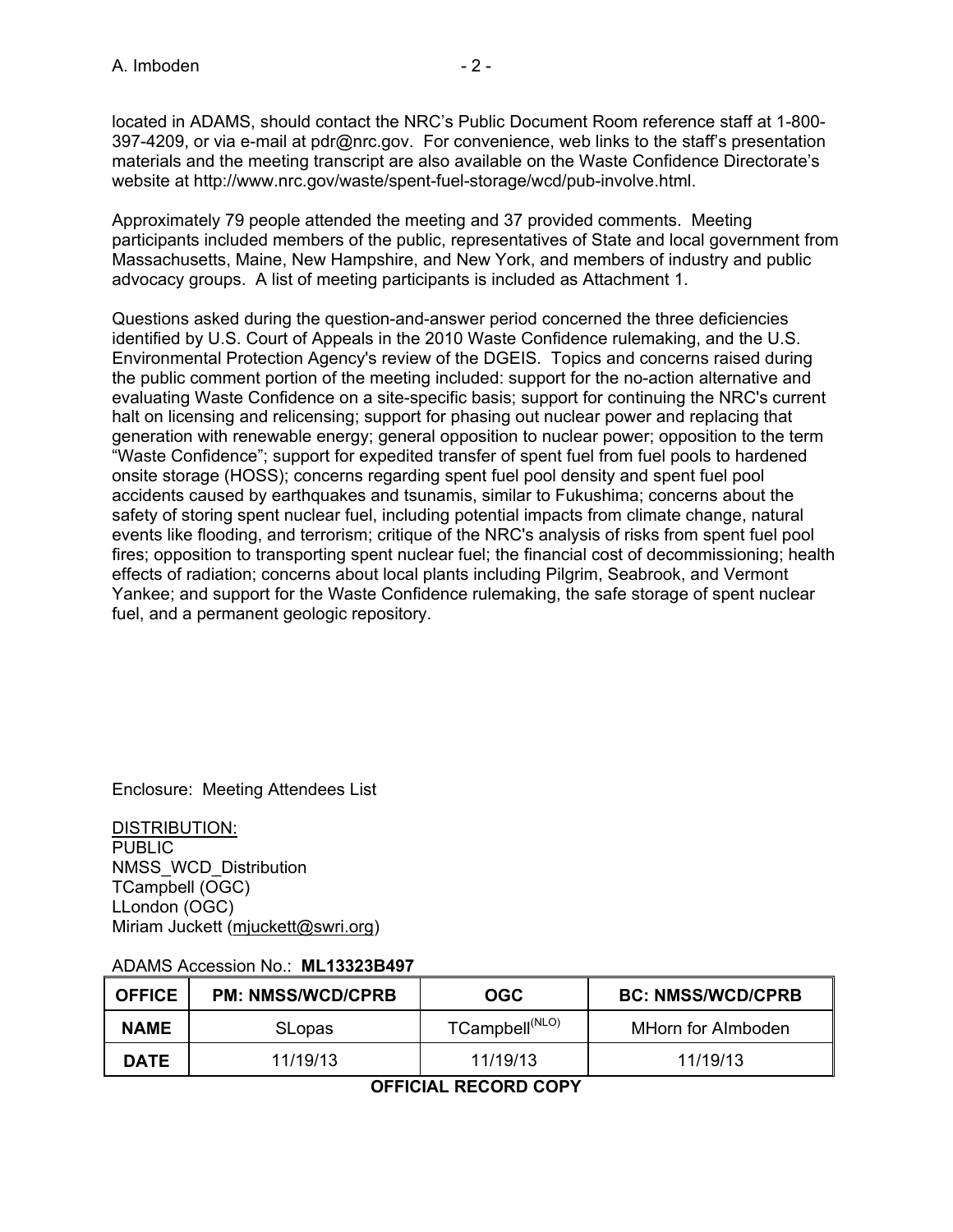## **List of Attendees Public Meeting to Receive Comments on the Waste Confidence DGEIS and Proposed Rule Chelmsford, MA - October 28, 2013 - 7:00 – 10:30 PM EDT**

|                  | <b>First Name</b> | <b>Last Name</b> | Organization                                       |
|------------------|-------------------|------------------|----------------------------------------------------|
| 1                | David             | Agnew            | <b>Cape Downwinders</b>                            |
| $\overline{2}$   | Sara              | Altherr          | <b>Private Citizen</b>                             |
| 3                | Janet             | Azarovitz        | <b>Cape Downwinders</b>                            |
| 4                | Thomas            | Azarovitz        | <b>Cape Downwinders</b>                            |
| 5                | Anna              | <b>Baker</b>     | <b>Pilgrim Coalition</b>                           |
| 6                | Maya              | <b>Barak</b>     | <b>Private Citizen</b>                             |
| 7                | Doug              | Bogen            | <b>Seacoast Anti-Pollution League</b>              |
| 8                | Jerry             | Bonanno          | <b>Nuclear Energy Institute</b>                    |
| $\boldsymbol{9}$ | Pam               | <b>Boyes</b>     | <b>Private Citizen</b>                             |
| 10               | Samuel            | <b>Brinton</b>   | MIT Dept. of Nuclear Science and Engineering       |
| 11               | Genevieve         | <b>Byrne</b>     | Concerned Neighbors of Pilgrim                     |
| 12               | Susan             | Carpenter        | <b>Cape Downwinders</b>                            |
| 13               | Katharine         | Cederberg        | Massachusetts Emergency Management Agency          |
| 14               | Ben               | Chichester       | <b>Private Citizen</b>                             |
| 15               | Daniel            | Curtis           | MIT Dept. of Nuclear Science and Engineering       |
| 16               | Ann               | Darling          | Safe and Green Campaign                            |
| 17               | Mihai             | Diaconeasa       | MIT Dept. of Nuclear Science and Engineering       |
| 18               | Arthur            | Dickinson        | <b>Cape Downwinders</b>                            |
| 19               | Elaine            | Dickinson        | <b>Cape Downwinders</b>                            |
| 20               | Patrick           | <b>Dostie</b>    | <b>State of Maine</b>                              |
| 21               | Joan              | <b>Ecklien</b>   | <b>Private Citizen</b>                             |
| 22               | Robert            | Fleischer        | <b>Private Citizen</b>                             |
| 23               | Nancy             | Fleischer        | <b>Private Citizen</b>                             |
| 24               | Diego             | Garcia           | North American Young Generation in Nuclear         |
| 25               | Elizabeth         | Gerlach          | Women's International League for Peace and Freedom |
| 26               | Ellen             | Ginsberg         | <b>Nuclear Energy Institute</b>                    |
| 27               | Tony              | Giunta           | City Councilor, City of Franklin, NH               |
| 28               | Debbie            | Grinnell         | C-10 Foundation                                    |
| 29               | Joanna            | Hammond          | No More Fukushimas                                 |
| $30\,$           | Marsha            | Hart             | Private Citizen                                    |
| 31               | Paul              | Haugsjaa         | Private Citizen                                    |
| 32               | <b>Birgit</b>     | Johanson         | Private Citizen                                    |
| 33               | Patrick           | Karalekas        | MA Municipal Wholesale Electric Company            |
| 34               | Peter             | Katzen           | Private Citizen                                    |
| 35               | Stratton          | Kirton           | <b>CASEnergy Coalition</b>                         |
| 36               | James             | Lampert          | Attorney                                           |
| 37               | Mary              | Lampert          | Pilgrim Watch                                      |
| 38               | William           | Maurer           | <b>Cape Downwinders</b>                            |